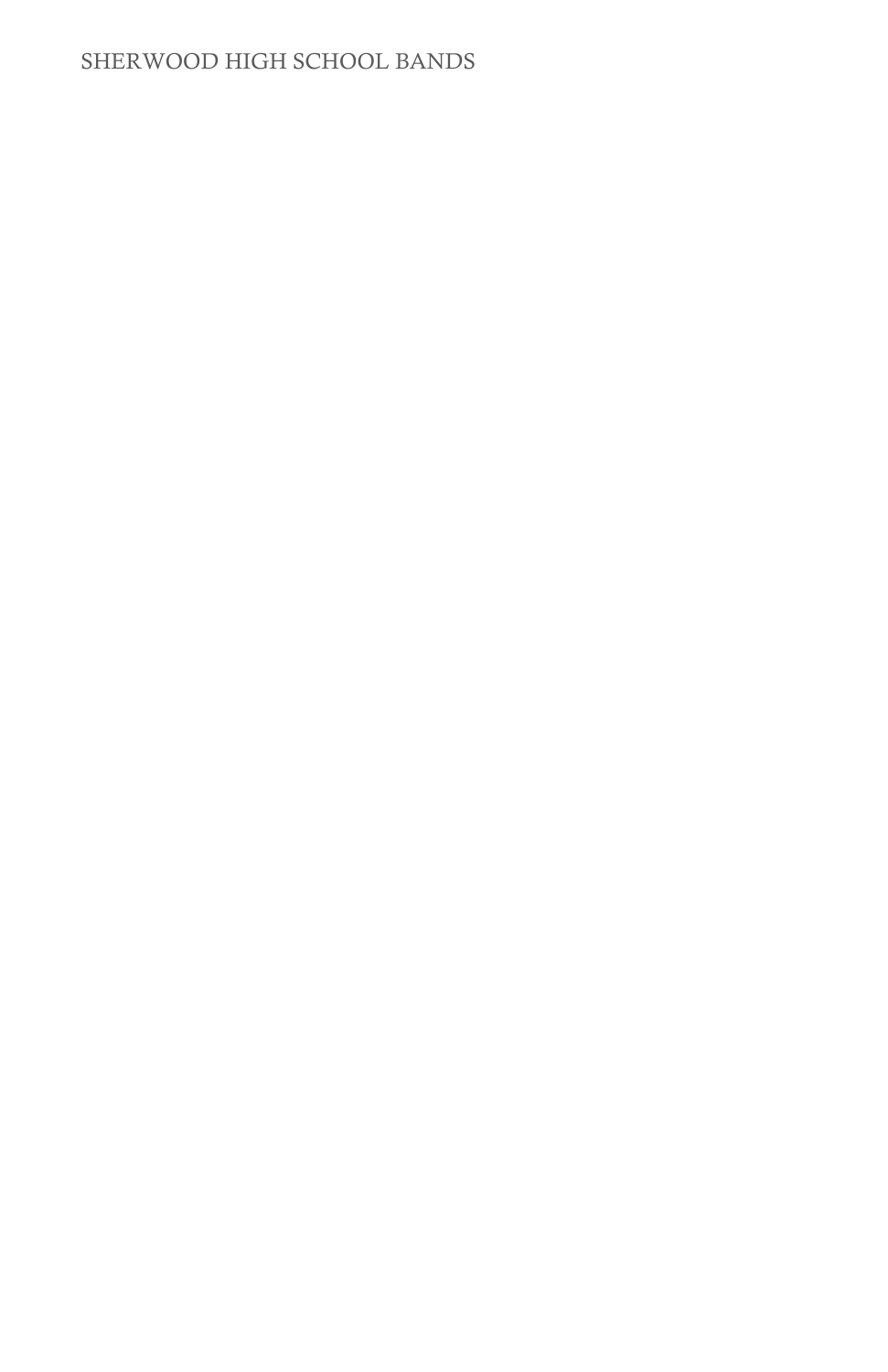

# TONIGHT'S PROGRAM

# Bowmen Band

# Concert Band

| Highlights from The Lion KingHans Zimmer & Elton John/arr. Brown |
|------------------------------------------------------------------|
|                                                                  |
|                                                                  |
|                                                                  |

# Band Member Senior Recognition

# Wind Ensemble

| Selections from West Side StoryLeonard Bernstein/arr. Duthoit |  |
|---------------------------------------------------------------|--|
|                                                               |  |
| Symphony No. 5 FinaleDmitri Shostakovich/Trans. Bocook        |  |

# Friendly Concert Reminders

*Please silence your Cell Phones Wait until between pieces to enter or leave Refrain from flash photography*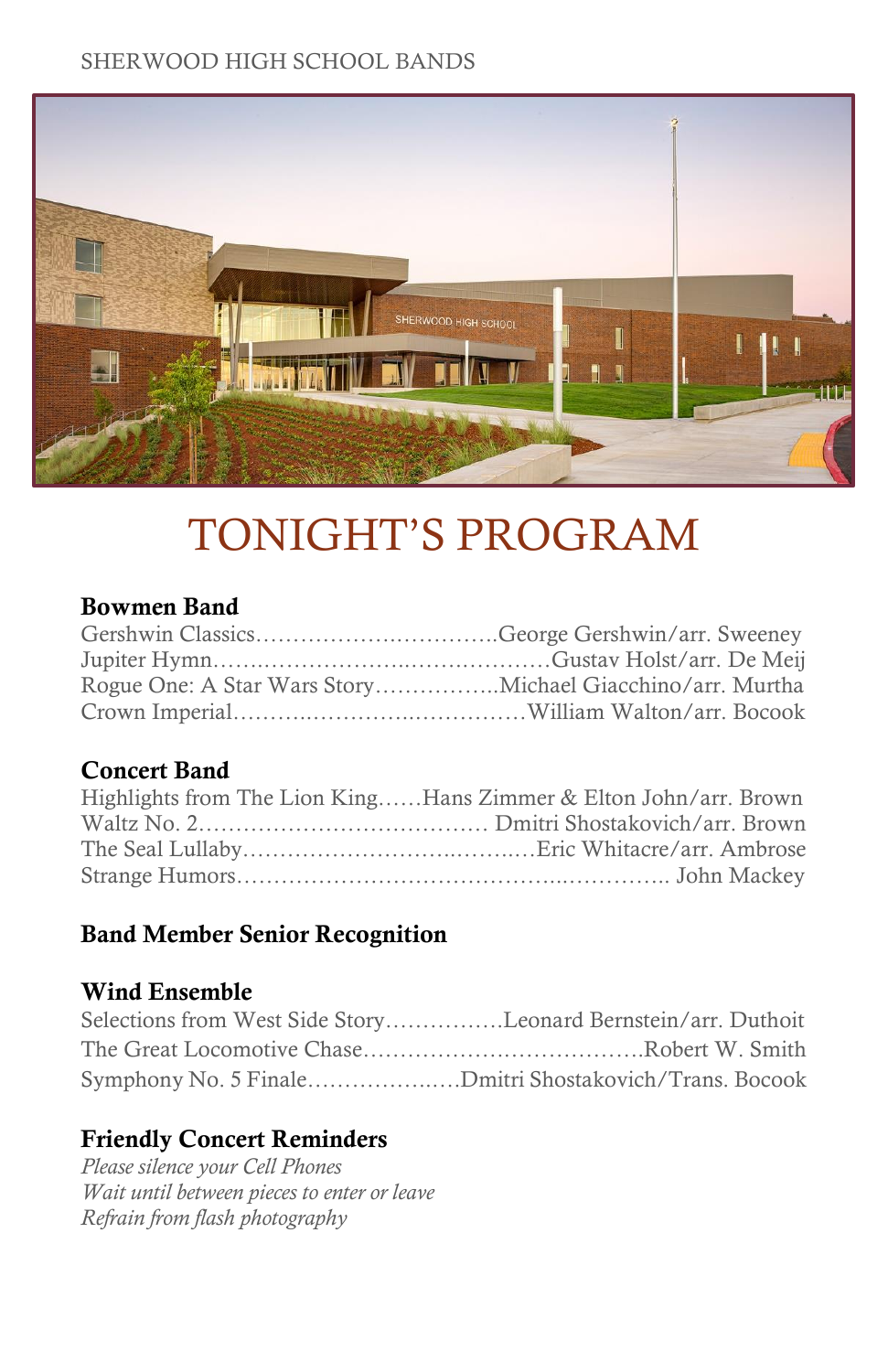# BOWMEN BAND

Flute *Amanda Enrico Ben Granquist Nadia Kugelman Kyra Matthews Danica Montgomery Neal Steger*

Oboe *Aiden Wichman*

#### Bassoon *Arin Edwards*

Bass Clarinet *Amarys Martinez*

### Clarinet

*Sophie NewMyer Zamara Peterson Christian Bray June Pease Connor Vandever*

Alto Saxophone *Leah Clark*

#### Tenor Saxophone *Spy Mohr*

Baritone Saxophone *Nicholas Pilgrim*

#### Trumpet

*Delaney Beauchamp Jonah Campbell Cash Mower Eli Quirie Alex Szklarz Cameron Williams*

### Horn

*Audrey Harold Adam Fusco*

#### Trombone

*Shane Lee Sharahya Montgomery Bridger Schaffer*

#### Euphonium *Joe Comer Lawson Bishop*

Tuba *Bradyn Kostel Simon Rauch*

Double Bass

*Dylan Szklarz*

#### Percussion

*Yilan Chiu Malachi McClellan Gabe Trerise*

# CONCERT BAND

#### Flute

Oboe *Lydia McCoy*

*Emily Chambers* ♪ *Payton Hammer Anna Kang Jessica Trost*

Bassoon *Mac Sander*

Clarinet *Mia Christie*

#### Alto Saxophone *Jacob Goulding Izzy Gaba*

#### **Trumpet** *Isaiah McIntosh Sydney Griggs*

*Quinn Thornton*

#### Horn

*Dylan Conrow Shelby Goodman*

# Euphonium

*Morgan Matlock*

### Percussion

*Nathan Badouli* ♪ *Nathan Eckstein Raleigh Halgren Madeline Langford Adric Prigodich Meira Tuggy*

## **Recognitions**

♪ Senior Band Member **‡Music TA and/or Apprentice in band class** ♭ SMS Cadet Band Teacher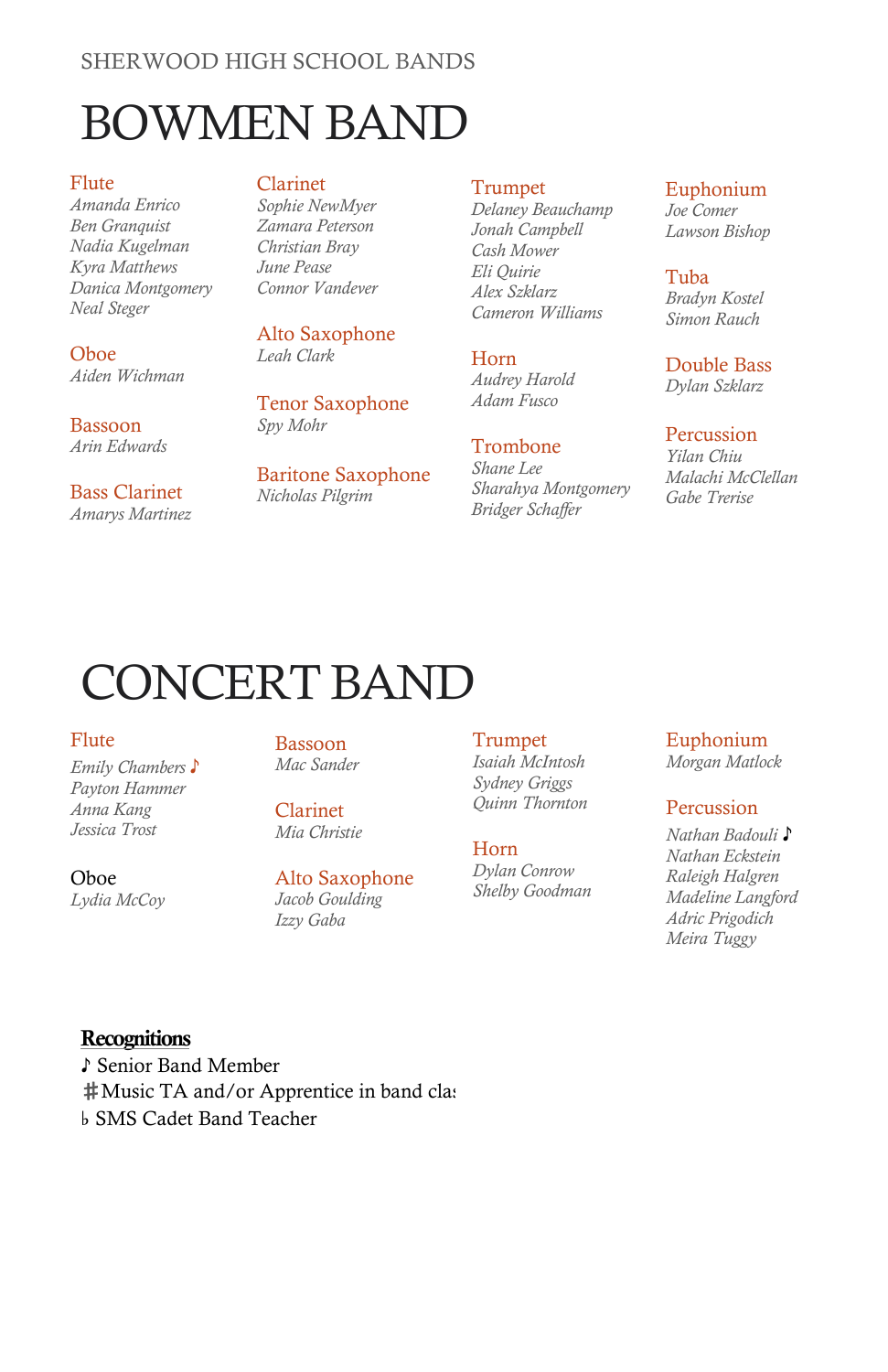# WIND ENSEMBLE

Flute *Nicole Molzahn* ♪ # b *Eaton Wen* ♪ *Emily Wen* ♪

#### Bass Clarinet

*Brendan Laus* ♪ *Holly Schroeder* ♪ ♭

Alto Saxophone *Gavin Fleming* ♪

Tenor Saxophone *Amy Zink*

Oboe *Jessica Homer*

Bassoon *Jessica Brannan*

#### Clarinet

*Grace Applegate* ♪ ♯ *James Applegate Elijah Brown* ♪ *James Clark* ♪ *Wyatt Hammer* ♪ # *Megan Soto*

Horn *Sam Adamson* ♪ ♯ *Stella Colson Rian Edwards* ♪ *Hayden Price* ♪

#### Trumpet

*Maddox Fletcher Carson Graham Owen Heard* ♪

*Jackson Leroux* ♪ ♯ *Ken Mohr Andrew Rackliffe*

### Trombone

*Evan Kuske* ♯ ♭ *Luke Rader Luke Soto* ♪ ♯

#### Tuba *Dylan Brutosky*

*Jackson Mershon Claire Worthy* 

### Double Bass

*Chloe Harty* ♯ *Jackson Penberthy*

### Percussion

*Andrew Al-Sheikhly* ♪ *Kyler Bjugan-Green Tala Dababneh Nate Lam Anthony Lee Aeden McClellan* ♪ *Logan Vaughn* ♪ ♯

Brant Stai ~ Band Director Tristan Weitkamp ~ Student Teacher

# Upcoming Dates

| *All Band Students Participating in "Thank You Notes" Premiere |  |
|----------------------------------------------------------------|--|
|                                                                |  |
|                                                                |  |
|                                                                |  |
|                                                                |  |
|                                                                |  |
| ** "The more the merrier!"                                     |  |

*More Dates & Sherwood HS Band Info at https://sherwoodbands.org*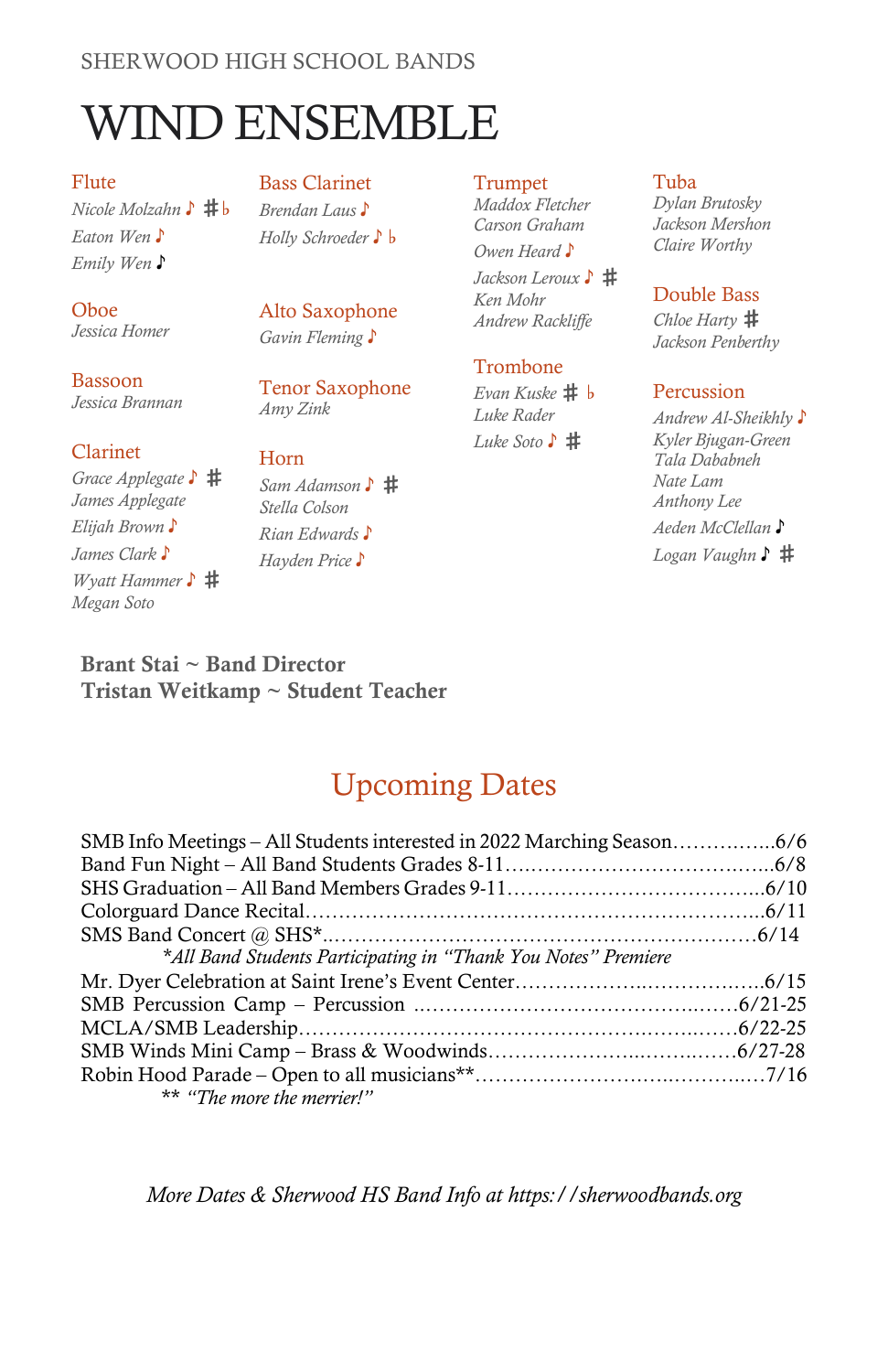# About Tonight's Program

# Gershwin Classics, George Gershwin/arr. Michael Sweeney

Sweeney's arrangement of three of George Gershwin's greatest works exemplifies him as a composer. Highlights from the pieces Strike up the Band, Summertime, and Rhapsody in Blue are showcased throughout, portraying Gershwin's recognizable melodies quite beautifully in this rejuvenating arrangement.

# Jupiter Hymn, Gustav Holst/arr. Johan De Meij

Holst's "The Planets" suite is one of the most memorable works of the early 20th Century, an exemplary mix of Romantic-era music and contemporary orchestration. The beautiful hymn melody from Jupiter is featured above a powerful, beautiful accompaniment in this arrangement by Dutch coomposer Johan de Meij.

# Rogue One: A Star Wars Story, Michael Giacchino/arr. Paul Murtha

From the film Rogue One, this arrangement features many unique musical characters underscored by a suite of cinematic scoring and epic melodies. This powerful arrangement captures beautifully the sound of the Star Wars franchise.

# Crown Imperial (1937), William Walton/arr. Jay Bocook

The Crown Imperial March was written on commission by the BBC for the coronation of Edward the VIII, but before it was finished, Edward abdicated to marry the American Wallace Simpson, and was replaced by his brother George VI on December 11, 1936. The premiere of Crown Imperial March was at the coronation of King George VI on May 12, 1937.

If the music reminds you of John Williams' score for Star Wars, that would not be surprising. Williams wanted his score to provide that rich romantic glow to match George Lucas' romantic vision, and to do so, he imitated the works of two composers particularly, Erich Korngold, who wrote for the movies, and Sir Edward Elgar who didn't (but could have). Recall the final scene in Star Wars when Luke, Han Solo, and the Wookie were being presented with medals for having defeated Darth Vader. The music swells to heights of pomposity not heard since Sir Edward Elgar's Pomp and Circumstance marches. Clearly, Walton, too, had heard Elgar's marches.

# Highlights from The Lion King, Hans Zimmer & Elton John/arr. Brown

Originally released as an animated film in 1994, then adapted as a stunning musical for Broadway in 1997, this remains one of the most powerful and beloved productions to come out of the Disney Studios. This medley includes: This Land; I Just Can't Wait to Be King; Hakuna Matata; Can You Feel the Love Tonight and Circle of Life.

Waltz No. 2 from Suite for Jazz Orchestra, Dmitri Shostakovich/arr. Brown This popular waltz melody from Shostakovich's Suite for Variety Stage Orchestra is well known throughout the world and often used in TV and films.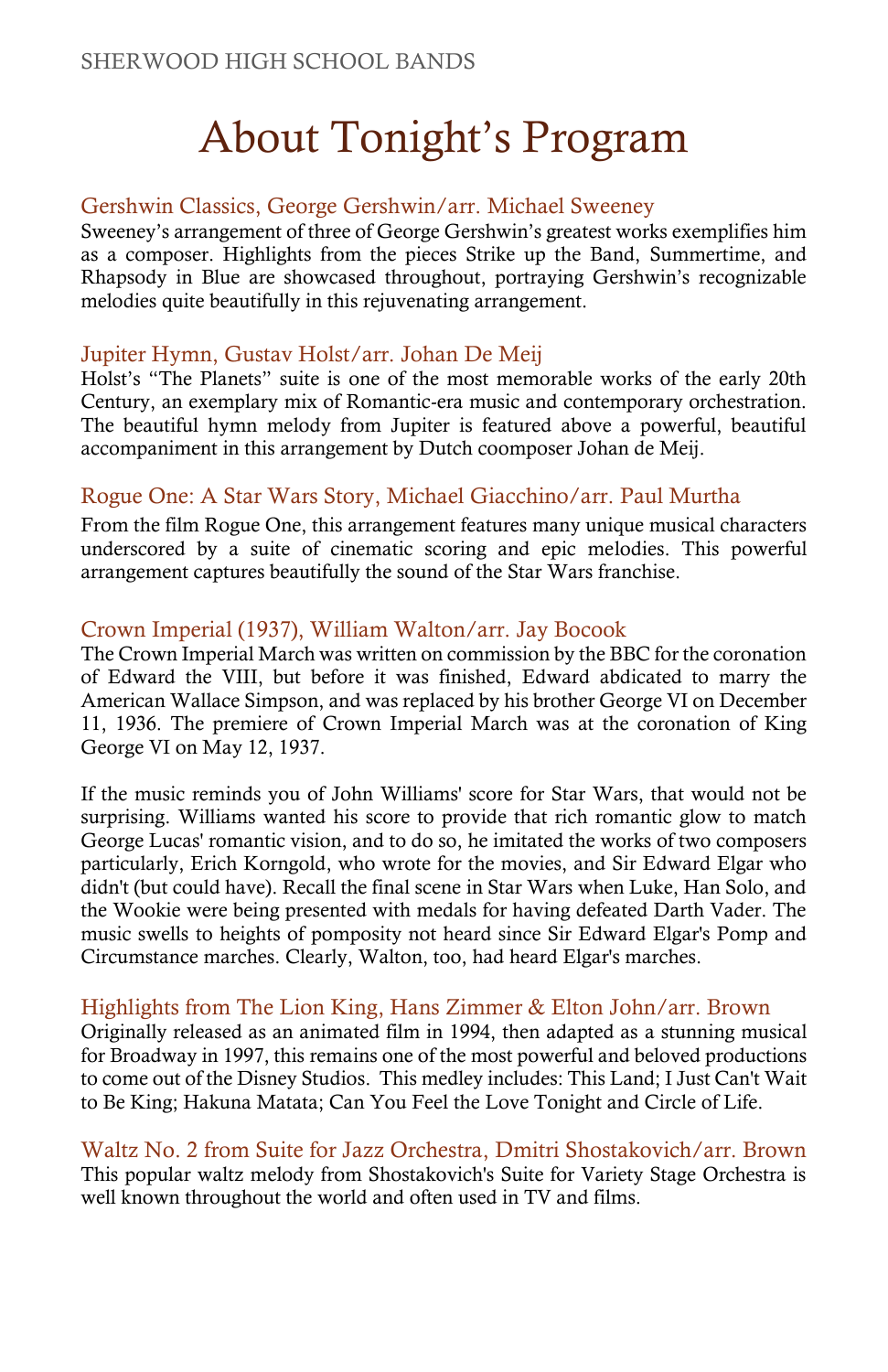# The Seal Lullaby, Eric Whitacre/arr. Ambrose

This loving and dreamlike work captures the undulating rhythm of a mother rocking her child to sleep. The piece was inspired by the classic Rudyard Kipling poem White Seal, and was composed for use in a Pixar movie by the same title. Whitacre waited weeks for word back from the studio after sending the composition in, only to hear that they had chosen instead to produce "Kung Fu Panda".

## Strange Humors, John Mackey

Modal melodies and syncopated rhythms of Middle Eastern music with percussive African drumming bring about a striking blend of musical cultures. The central focus is the pulse of the djembe, an hourglass-shaped drum played with bare hands that's a cultural instrument of West African countries. The groove of the djembe combined with quirky rhythms throughout create an impression not soon forgotten.

## West Side Story (1961), Leonard Bernstein/arr. W. J. Duthoit

The Broadway musical West Side Story first came into being in 1957 as a collaboration between Bernstein (as composer), choreographer Jerome Robbins, writer Arthur Laurents, and lyricist Stephen Sondheim. Its story is based on William Shakespeare's Romeo and Juliet . Set in the 1950s on Manhattan's West Side, it tells the tragic tale of Tony and Maria, whose rival gangs doom their young love. The musical became a film in 1961, winning 10 Academy Awards including Best Picture. Bernstein's music was often a character itself, giving the film psychological direction in many long dance sequences.

The medley starts with 'I Feel Pretty,' Maria's crazy-in-love-song. Next is 'Maria,' which Tony sings after meeting her for the first time. This segues to 'Something's Coming,' Tony's song from early in the film in which he expresses his feelings of endless, unknowable possibilities in front of him. This is followed by another song of anticipation, 'Tonight,' in which Tony and Maria sing of the excitement of their newly discovered feelings. It is used again later in the climactic number leading up to the Jets' and Sharks' big confrontation. Maria and Tony play at getting married (and it gets rather serious) as they sing 'One Hand, One Heart.' After the rumble, in which each gang has lost a member,, the Jets regroup and sing 'Cool,' reminding each other to play it cool despite their intense anxiety and anger. The medley ends with 'America,' in which the Puerto Ricans sing of the promise (and pitfalls) of their new life in New York.

## The Great Locomotive Chase, Robert W. Smith

Inspired by a Civil War-era train chase, this piece uses musical instruments in a unique way to replicate the experience of a steam locomotive barreling across the country.

## Symphony No. 5 - Finale (1937), Dmitri Shostakovich/trans. Jay Bocook

Everyone in the concert hall in Leningrad on that chilly night in November 1937 knew that Dmitri Shostakovich's artistic reputation, and very possibly his life, were on the line. They were there to hear the premiere of Shostakovich's Fifth Symphony. Before the night was over, they also witnessed the dramatic rehabilitation of Shostakovich as the Soviet Union's preeminent composer.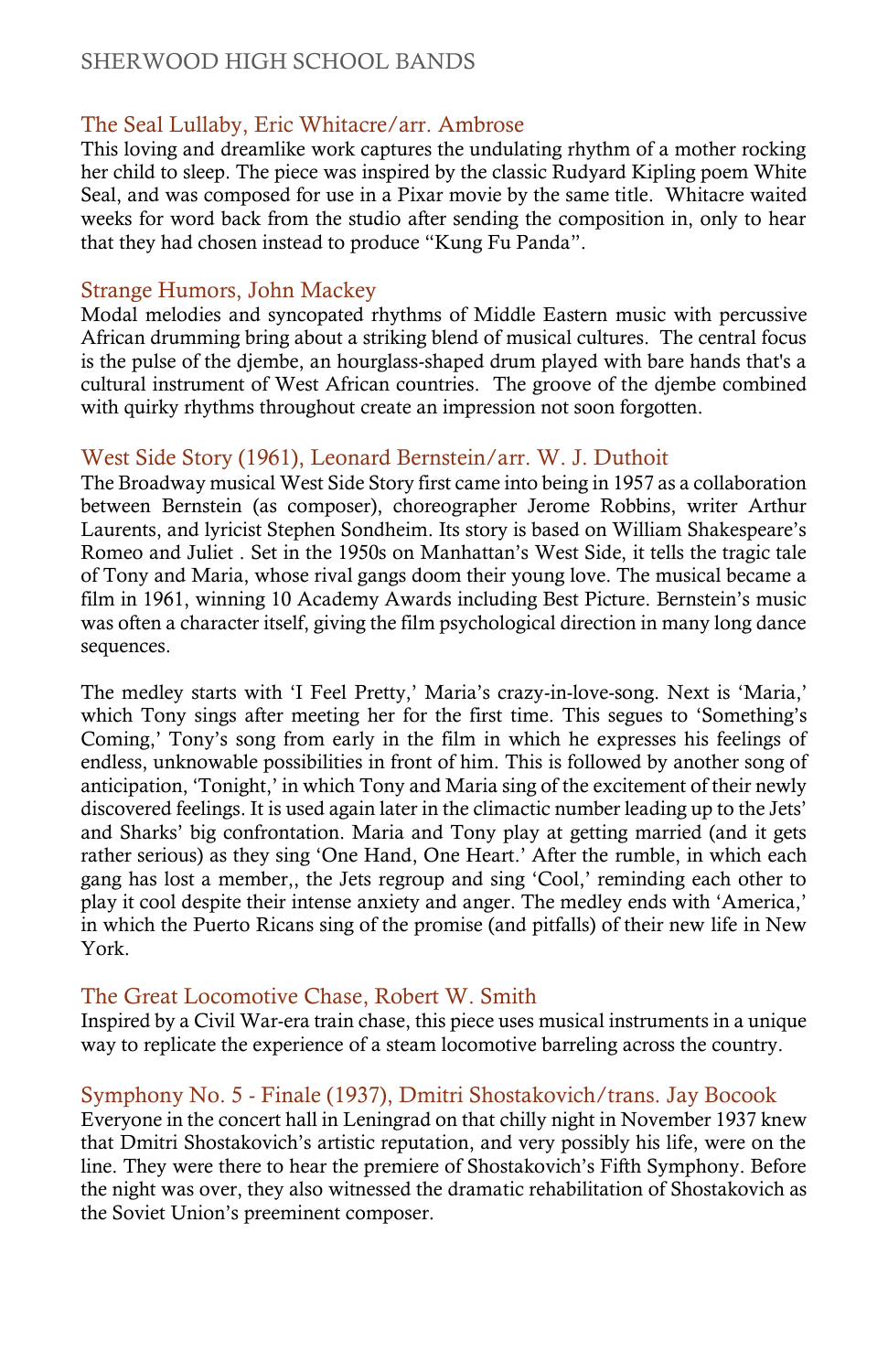"[This] work may be called a lyrical-heroic symphony. Its basic ideas are the sufferings of Man, and optimism. I wanted to convey optimism asserting itself as a world outlook through a series of tragic conflicts in a great inner, mental struggle. During a discussion at the Leningrad section of the Composers' Union, some of my colleagues called my Fifth Symphony an autobiographical work. On the whole, I consider this a fair appraisal. In my opinion, there are biographical elements in any work of art. Every work should bear the stamp of a living person, its author, and it is poor and tedious work whose creator is invisible." - Dmitri Shostakovich

There is much more historical insight to this piece of music and what it was like living as a composer in Stalinist Russia. Follow this QR code to learn more.



# A Note From The Director

Thank you for joining us for our "Finale" concert. Tonight you will be hearing our three concert bands: Bowmen Band (mostly freshmen), Concert Band, and Wind Ensemble. At the end of this school year, we take the time to appreciate our senior class of 2022; a group of very special, dedicated, and talented young people who have made a big different in my life and the culture of our band program. I wish them the best as they move on to the next phase of life and know that these amazing people will make a huge difference in our world.

Throughout the year, we started to experience what it was like to be a high school band program again. Through marching band, home concerts, solo and ensemble, jazz concerts, winter percussion, winter colorguard, pit orchestra, and festivals, the Sherwood High School Band Program put on a total of 56 different performances. At this stage in life, I look back with an even greater amount of gratitude for those irreplaceable experiences. Beyond becoming the best musicians and the best people that we can be, we work to create memorable performances that will can cherish for a lifetime. All of these experiences were created by the very wonderful and exceptional young musicians and performers you see on stage tonight.

Congratulations to our performers who excelled in Solo & Ensemble, Improvisation, and Composition. Congratulations to our 2<sup>nd</sup> Place in State Wind Ensemble, our top 10 in state Jazz Band, our top in NWAPA Scholastic A Winterguard, and our Scholastic Open World Champion Winter Percussion.

Most of all, thank you to all of the students who do the everyday little things that make the band room a special place to be.

It truly takes a village of talented adults to support everything that our band program has become. One performing event is a lot of work, let alone 56 performing events. Simply put, we wouldn't be doing any of this without our Band Boosters and without our parent volunteers. I can't say "Thank You" emphatically enough for your selfless dedication.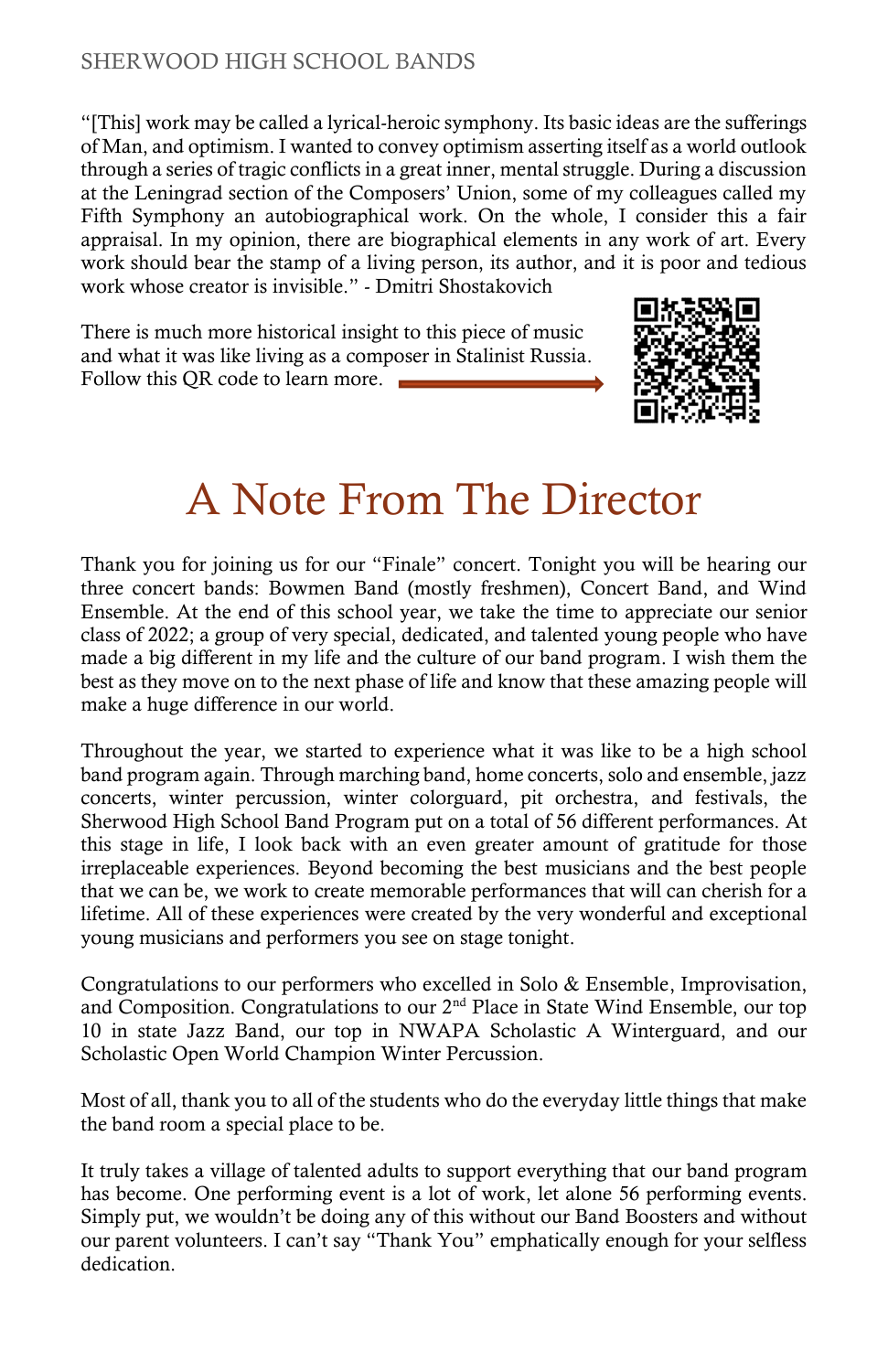This is Mr. Tristan Weitkamp's last official event with us. His efforts have been above and beyond. Mr. Weitkamp was often found on the podium this year running highly effective rehearsals whether it be with concert bands or jazz band. He helped individuals, re-wrote/arranged music, helped run events, and coordinated the pit orchestra (to name just a few things). Mr. Weitkamp's time with us was completely to our benefit. We wish Tristan well as he moves onto becoming the interim band director at Portland State University next year.

Lastly, as many of you already know, this is Mike Dyer's last year teaching as Mike is retiring at the end of this school year. For the many of you who have students who have had Mr. Dyer as a teacher, please consider reaching out to him at some point and extending your appreciation. Mr. Dyer has been teaching for 39 years, 36 of those years here in the Sherwood School District.

Once again, thank you for being here and we hope you enjoy the performance!

Sincerely, Brant Stai

P.S. We will be hosting a Mike Dyer retirement celebration on Wednesday, June 15 at Saint Irene's Event Center from 7-9pm for anyone interested in attending. Please help spread the word and let former band alumni know. Below is a QR code to the event.

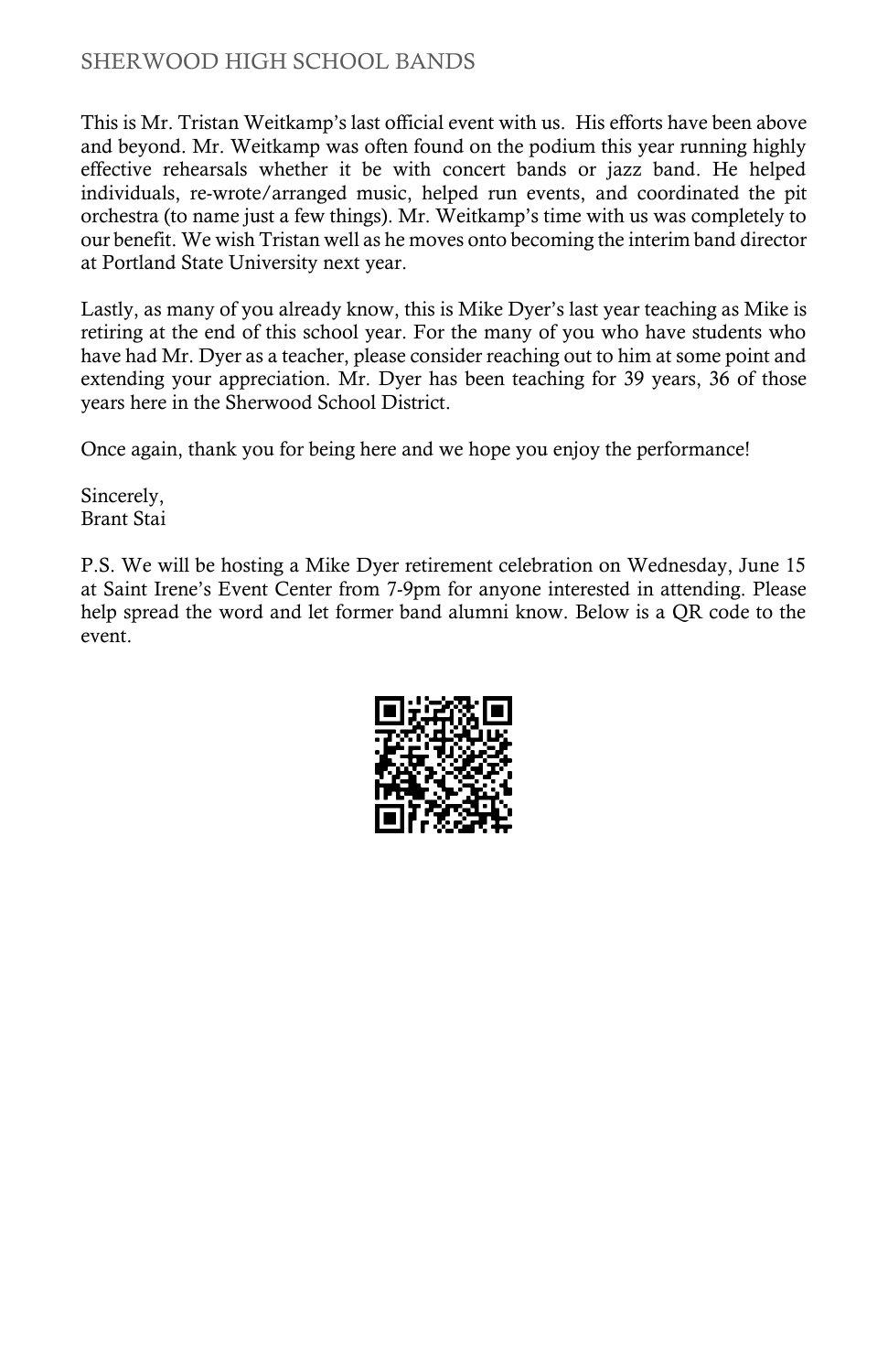# Acknowledgements

We have an incredible culture of support from our administrators, school program directors, and band boosters to thank for our program's success.

| Caitlin Everett, Teresa Swake, Katie VossSHS Associate Principals |
|-------------------------------------------------------------------|
|                                                                   |
| Ken McCoy & Kate Al-SheikhlySherwood Band Booster Presidents      |
| Mike Dyer & Casey CraneSherwood Middle School Band Directors      |

We would also like to extend our thanks to all of the many volunteers and chaperones who have made this program possible. This program would not be able to do what it does without the generous support of a large team of individuals and organizations behind us, cheering us on, organizing fundraisers, repairing instruments, providing music, and so much more. Thank You!

# THANKFUL FOR OUR FINANCIAL SPONSORS

We are very grateful for our financial sponsors, whose support continues to broaden our horizon and provide wonderful performing opportunities for all band students, grades 6-12, in the Sherwood HS & MS Band Programs. Thank You!

# Title Sponsors

Athenium Technology Group Golden Oak Lending Senestraro Family Orthodontics

# Platinum Sponsors

C&E Rentals Les Schwab of Sherwood New Smiles Dental PDX Wraps Sherwood Tax & Accounting Symposium Coffee Wilson Orthodontics

# Silver Sponsors

Adams Screenprint Clancy's Pub & Restaurant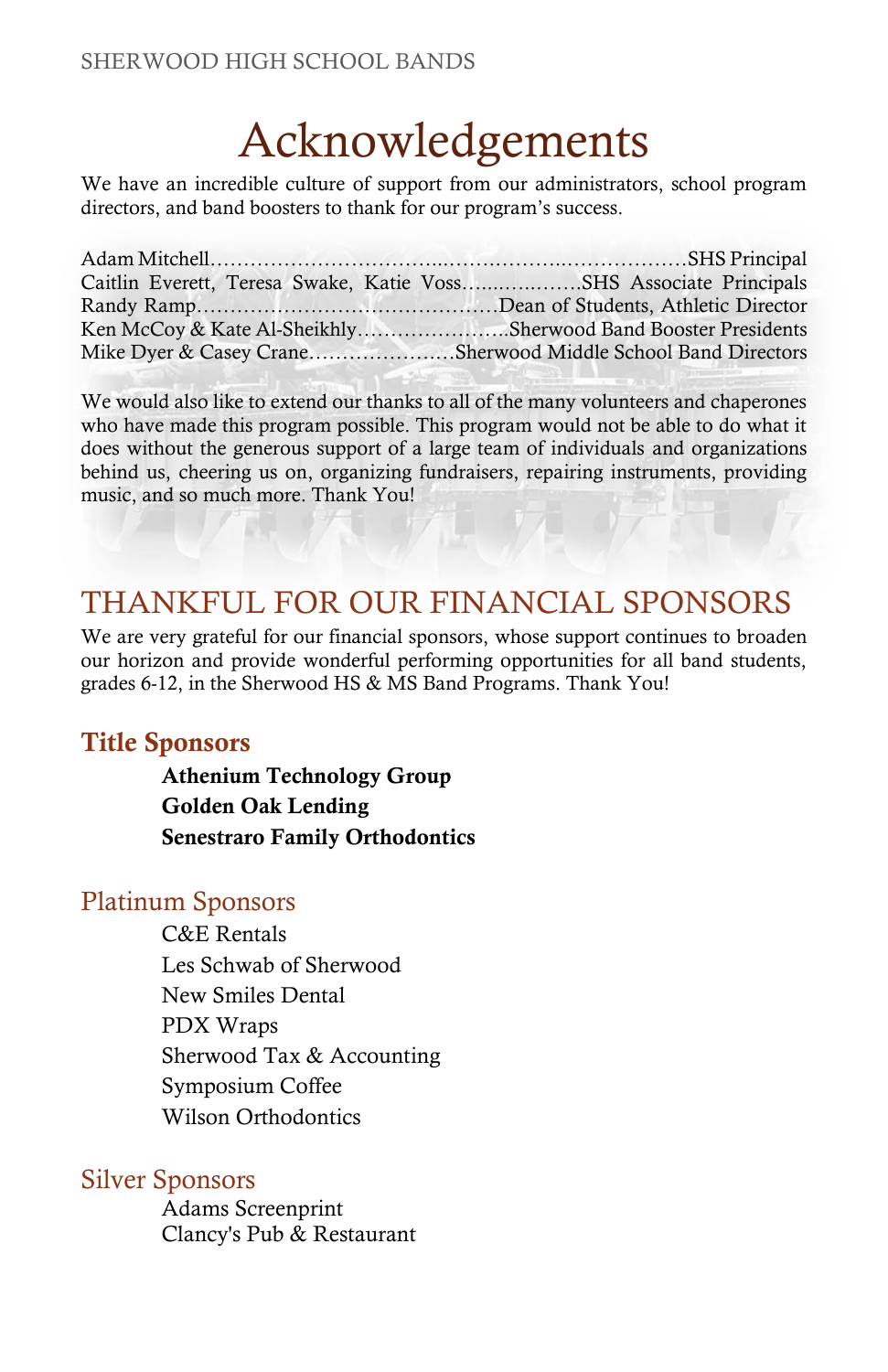# Band Boosters Info

We NEED You! We have open positions on the Booster Board. If you would like to join this great group of people to support our Band students and staff, please let us know.

5 Minute Fundraisers - Take 5 minutes now and support the band year round! For more details click FUNDRAISING.

- Amazon Smile Shop from smile.amazon.com and choose Sherwood High School Band Booster Club as your charity. Available on the mobile app too!
- Fred Meyer Community Rewards Please link your Rewards Card to #JF541
- Employee Matching Gifts Many employers match charitable contributions or donate for volunteer hours. Check with your employer and sign up if they participate in these opportunities.

Blue Bag Returnables: If you're tired of standing at the bottle drop recycling to insert each can or bottle one by one, this is a great opportunity for you. You can put all your empty bottles, cans and glass TOGETHER in one bag and drop off when it's convenient for you! You can order the Band Booster Blue Bags at https://www.sherwoodbandboosters.org/blue-bagreturnables.html

*More Band Booster info: https://www.sherwoodbandboosters.org/*

# Band Alumni Association

The mission of the Sherwood Band Alumni Association is to provide a community for former band students and parents to support the Sherwood Band programs through volunteerism, event attendance and financial contributions in order to preserve the history of the program and foster its continued growth and excellence. If you would like more information, please go to:

*https://www.sherwoodbandboosters.org/alumni-association.html*

# Robin Hood Parade Marching Band

"The More the Merrier!" For over 60 years, Sherwood has come together in mid-July for the Robin Hood Festival. Since 2003, musicians from Sherwood and the greater Portland area have gathered to create the Robin Hood Parade Marching Band. If you are interested in joining the parade band, email Brant Stai bstai@sherwood.k12.or.us

*https://sherwoodbands.org/robin-hood-festival-parade-band/*